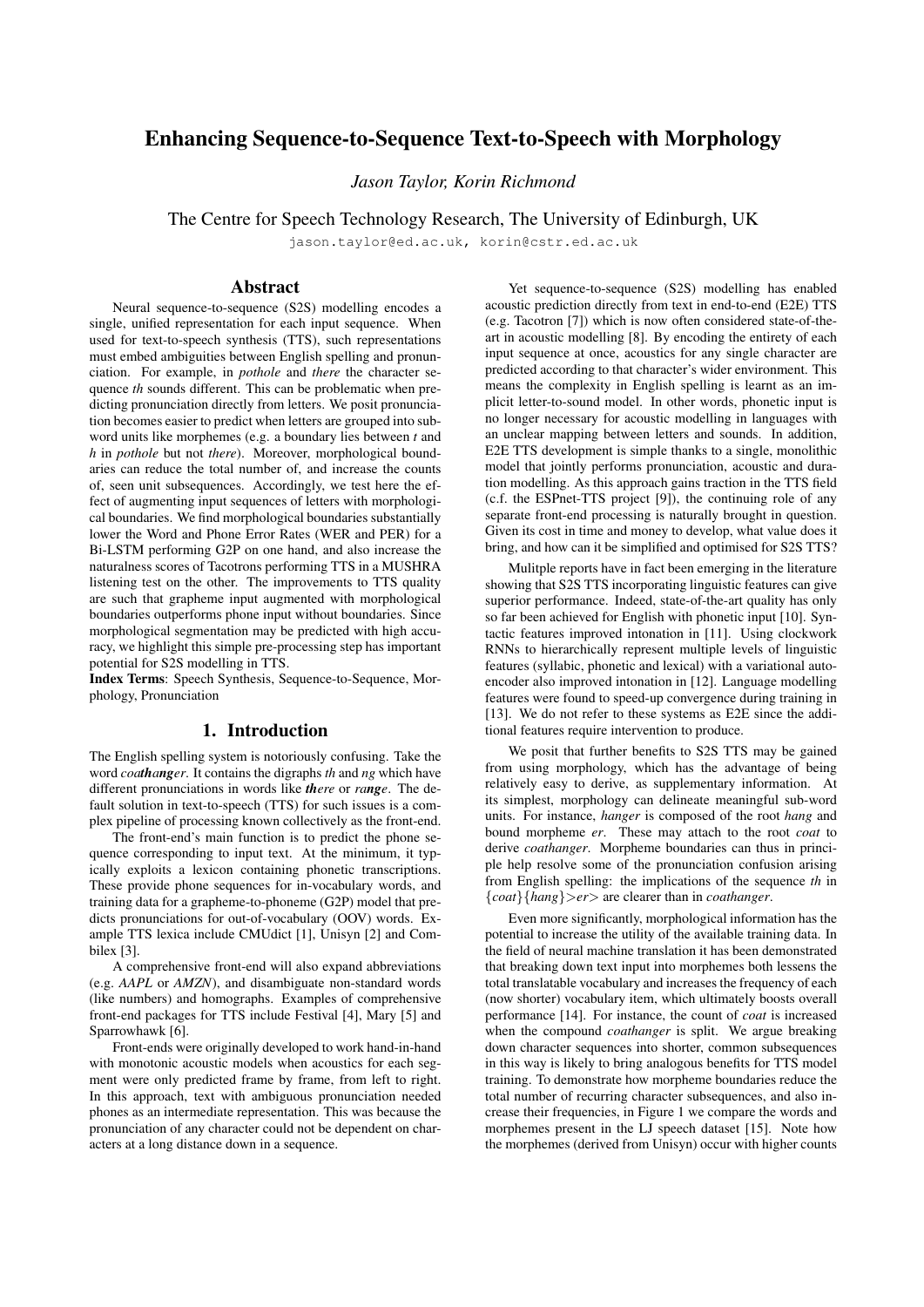

Figure 1: *Total counts of most frequent units: words and morphemes in the training data for our TTS systems. Splitting into morphemes reduces the vocabulary and increases the counts of seen units.*

than the original words, as shown by the area where the morpheme (dotted) line is above the words (blue) line. As the V column in Table 1 shows, across the entire dataset the vocabulary is more than halved thanks to morphological boundaries.

Morphological information comes included with high quality lexica such as Unisyn, but a practical TTS system using morphology would of course have to handle OOVs too. Automatic morphological decomposition could be employed for these, and indeed it has been shown a model can predict the location and identity of morpheme boundaries with reasonably high accuracy (e.g. [16]). Though this is an important future consideration, we focus at this stage on assessing the potential benefit of morphological features for S2S TTS generally, assuming they are freely available. We thus restrict experiments to in-vocabulary words to achieve our aims here.

In addition to evaluating how the inclusion of morpheme boundaries affects speech synthesised by a full S2S TTS model, we also investigate them in this paper in the context of S2S G2P models. Since G2P models typically have simpler architectures and fewer trainable parameters, they serve as less computeheavy proxies to understand how a full S2S TTS model may deal with pronunciations. As such, we effectively consider the G2P models as performing a similar pronunciation modelling task, though predicting explicit phone strings rather than the "latent" pronunciations in S2S TTS, which are only inferrable from the synthesised audio. As well as lower computational cost, they also offer the benefit of a definite discrete output representation that can be easily scored against a target phone string, so providing convenient additional insight.

In summary, our aim is to demonstrate the benefits of morphological features for S2S-based G2P and TTS. In the rest of this paper, we first demonstrate that morphological features improve S2S G2P performance by lowering Word and Phone Error Rates (WER and PER). We then present results from an evaluation using an open-source Tacotron model trained multiple times with and without morphological features. We assess the performance of these S2S TTS models in a MUSHRA listening test, and show that including morpheme boundaries can indeed improve naturalness scores.

| Input | <b>Base Unit</b> | Format                                      | v     |
|-------|------------------|---------------------------------------------|-------|
| G     | Graphemes        | $p$ o tholes                                | 13981 |
| GM    | Graphemes        | $\{pot\}$ {hole} >s >                       | 5202  |
| P     | Phones           | $p$ o t h ou $l$ z                          | 12631 |
| PM    | Phones           | $\{$ p o t $\}$ $\{$ h ou $1$ $\}$ $>z$ $>$ | 5606  |

Table 1: *Description of the various types of input fed to Tacotron. V is the total vocabulary size, i.e. number of unique units (words or morphs), comprised of graphemes or phones.*

## 2. Experimental Setup

### 2.1. Morphology

Though it does not feature in many lexicons (e.g. CMUdict), morphological composition is indicated for all words contained in both Unisyn and Combilex. Unisyn provides surface-level morphemes where entries are interspersed directly with boundaries. For instance, the word *unanswered* has prefix <*un–*, root {*answer*}, and suffix *–ed*>. The entry with both letters and morphemes appears as <*un*<{*answer*}>*ed*> in Unisyn notation. Unisyn is freely downloadable for academic purposes and also contains phones, syllable boundaries, lexical stress markers and POS tags. Its morphology is very simple to predict. While this enables a relatively easy application to out-ofvocabulary (OOV) words, a more detailed and fine-grained notation could potentially add further benefit. For instance, canonical morphology [17] modifies each detected unit to one of a standardised set. Take *acquirability*: its surface representation in Unisyn is  $\langle a{quir}\rangle$  *abil*  $>ity$  >, but canonical segments would be more consistent:<{*acquire*}>*able*>*ity* >, and thus increase the frequency even more of the morphemes curve in Figure 1. At this stage, we are not analysing how to optimise morphological representations for S2S TTS, but are rather just exploring the viability of using morphology in S2S-TTS models at all. For convenience in this paper, we therefore simply use the morphology provided in Unisyn as-is. Further information on the approach taken to morphology in Unisyn is provided in [18].

#### 2.2. G2P Models

We first evaluated the effect of morphological boundaries to augment input to a neural S2S G2P model. We used the baseform lexicon of Unisyn, designed to be accent-independent, which contains 160,000 entries split into a ratio of 75:20:5 for the training, validation and test sets. Prior to training our models, We created two partitions of the data for *random* and *disjoint* test sets. For the *random* test set, we randomly selected 20% and 5% of Unisyn entries to be included in the val and test sets respectively. For the *disjoint* test set, entries were grouped according to the primary root morpheme of the words, and the validation and test sets were selected such that they contained distinct sets of root morphemes. For example, the root {hiccough} may have been in the training set with associated entries such as  $\{hicough\} > ed > and \{hicough\} > ing >$ , but {cough} is a separate root morpheme and could therefore be put instead in the test set with derivations such as {cough}>ed>and {cough}>ing>. Note, the sets were made entirely disjoint in terms of root morphemes from one another· In this way, we test the G2P model's ability to generalise to unseen root morphemes, as often happens in real applications of G2P. No further pre-processing steps were taken, such as removing homographs, apostrophes or words with fewer than 4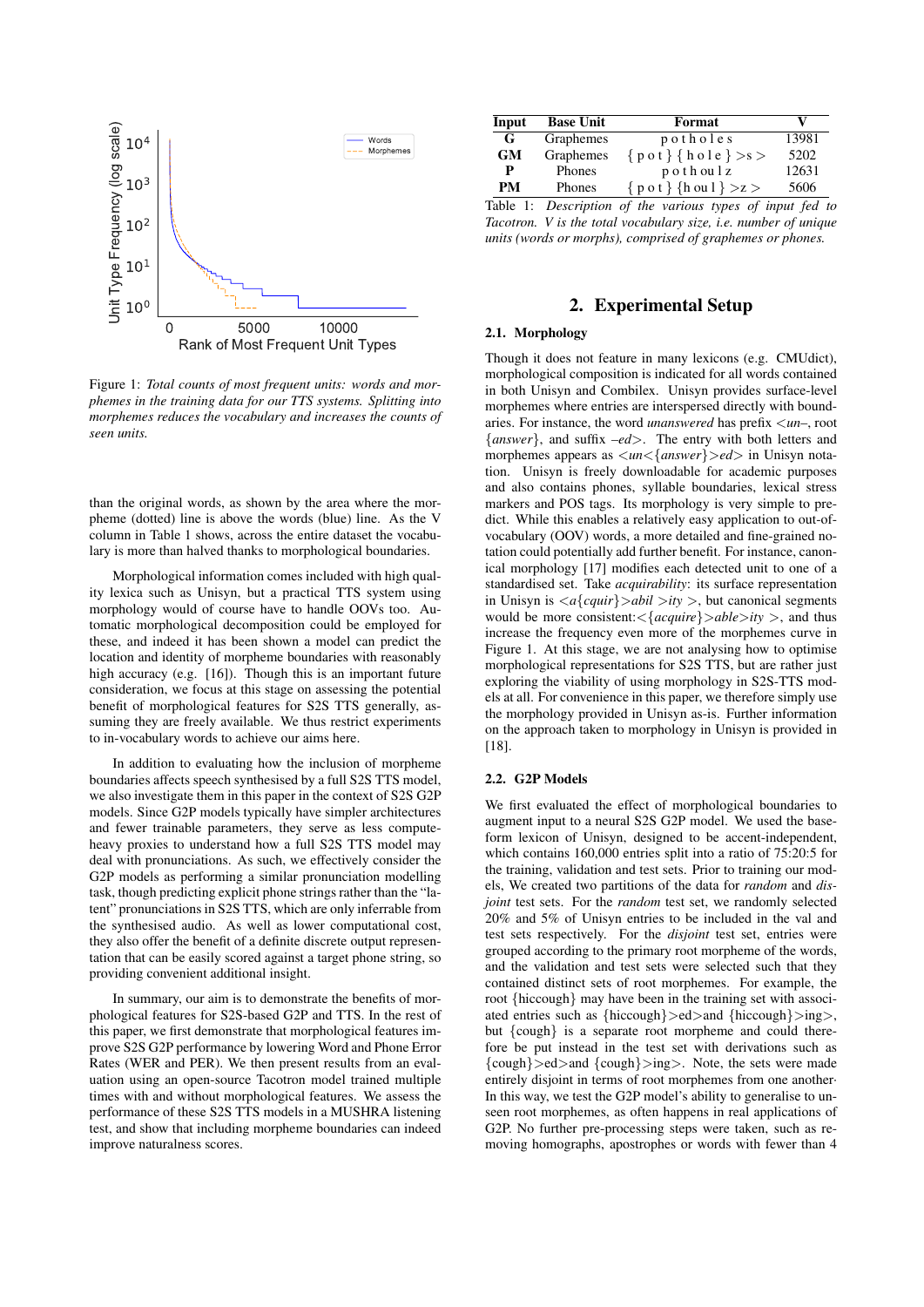letters.

Although the transformer network may have been shown to perform with the lowest WER when using CMUdict [19], for computing ease we trained BiLSTMs, another neural S2S model competitive in terms of WER [20]. We use the Open-NMT package built on Pytorch [21], using 3 bi-directional encoder and decoder layers with 500 units each, a learning rate of 0.001, and Luong's global attention [22] with dropout of 0.1. The networks were trained with mini-batches of 64 and optimised with ADAM. For the results reported here, the BiLSTM converged after 50,000 training steps.

#### 2.3. TTS Systems

We trained TTS models on a subset of the Linda-Johnson speech corpus<sup>1</sup>. This is a standard dataset in E2E TTS which contains utterances taken from 7 non-fiction books. While it would be interesting to test the effect of morphological features on dialects and languages with more extensive morphological processes than English, S2S TTS models require a comparatively large amount of paired audio and text data, and this was only most conveniently available to us for English.

Out of the total 13,100 utterances in LJ speech (24 hours), we used 9871 utterances with IV items only, totalling approximately 18 hours of speech. We left out utterances containing OOVs to ensure consistent and correct morphological composition was available for each word in every utterance. Although predicting morphological features for OOVs is straightforward and relatively accurate, this would have added unnecessary complication for our purposes here.

We used a Tacotron model implemented by the Github user Fatchord<sup>2</sup>. Tacotron uses a pre-net and CBHG module to encode a series of one-hot input characters from a sequence into a single representation. Unlike previous DNN-based systems, an attention mechanism aligns input text to audio directly, and thus enables grapheme-based input. We used Location Sensitive Attention (LSA) to reduce instability in output speech as recommended in [23].

Each Tacotron was trained for 350k training steps. As [24] noted, neural S2S TTS models occasionally fail to stabilise, as differing random seeds influence the ability to learn effective alignments between text and speech. Some Tacotrons were unstable after training, therefore we trained each system with 3 different seeds and, after informal listening, selected the best performing for the MUSHRA.

This implementation uses a WaveRNN vocoder based on [25]. It was trained using Tacotron's predicted outputs up to 800k steps and synthesised samples in batch-mode. We used a sampling rate of 16kHz.

#### 2.4. MUSHRA Design

To measure the effect of including morphology in neural S2S TTS, we conducted a MUSHRA listening test. We synthesised from 4 systems and used a natural utterance as a hidden reference. We randomly selected 20 utterances from LJ that contained OOVs and added the OOVs with correct morphology to the test text input.

Example input to the 4 systems is shown in Table 1. The baseline is the grapheme-based (G) system, with base graphemes (letters) only. Importantly, the LJ corpus is normalised to expand out numbers and monetary amounts, but

|                     | Random |     | <b>Disjoint</b> |     |
|---------------------|--------|-----|-----------------|-----|
|                     | WER    | PER | WER             | PER |
| $G2P_G$             | Q Q    | 2.3 | 32.6            | 5.9 |
| G <sub>2</sub> P GM | 79     | 1 Q | 23.4            | 3.9 |

Table 2: *G2P error (%) with (GM) and without (G) morphemes*

acronyms are left unchanged. The graphemes enhanced with morphology (GM) contain the letters interspersed with morphological boundaries.

In previous work [10], we found phone input significantly improved the quality of Ophelia<sup>3</sup> a different S2S architecture, based on DCTTS [26]. Here, we also measure the effect of morphemes when using phone-based input. In this way, we can measure the improvements of morphology relative to both phones and graphemes. We used Festival as a front-end for the phone-based systems and to enhance input sequences with morphological boundaries.

We held a closely-controlled listening test. We used the BeaqleJS platform<sup>4</sup> to implement a MUSHRA listening test [27] which randomised the systems in a latin-square design. It also ensured every sample was listened to before listeners could proceed. The tests were conducted in purpose-built sound-insulated booths, and playback volume was kept consistent across all tests. We employed 30 native speakers with no known hearing impairments, who were paid *£*7 to listen to and score 20 utterances from each of the 4 systems over a 45 minute period.

We aggregated the scores across all users and calculated a mean score for each system. We used the student t-test to measure the significance of the aggregated mean of each system, using the Holm-Bonferroni method for error correction. All significance tests were conducted using the *statsmodels* python module.

#### 3. Results

#### 3.1. G2P Error Rate Comparison

The G2P results are presented in Table 2. The WER for the *random* test set appears remarkably low. This is because there is a high amount of root morpheme cross-over between the training and test sets. Around 80% of Unisyn entries are derived from words with pre-existing root morphemes. Yet still the WER was improved by 2%. Moreover, the WER improved by 9.2% on the *disjoint* set containing unseen roots. These results clearly show morphology can improve G2P performance substantially, though not exactly how. Establishing that will be the focus of our next future work.

#### 3.2. MUSHRA Results for TTS Comparison

The average and spread of scores for each system in the MUSHRA is shown in Figure 2. Importantly, the MUSHRA is designed to demonstrate comparative results between systems. As such the score for any one systems should be interpreted relative to another, not as an absolute in itself. The hidden reference for this experiment was natural speech, and all our models exhibit unnatural intonation patterns due to a process of F0 averaging (see [28] and [12]). The overall quality of our speech samples is reasonably high though – we encourage readers to

<sup>1</sup>Available from: https://keithito.com/LJ-Speech-Dataset/

<sup>2</sup>Available from: https://github.com/fatchord/WaveRNN

<sup>&</sup>lt;sup>3</sup>Available from https://github.com/oliverwatts/ophelia

<sup>4</sup>Available from: https://github.com/ZackHodari/beaqlejs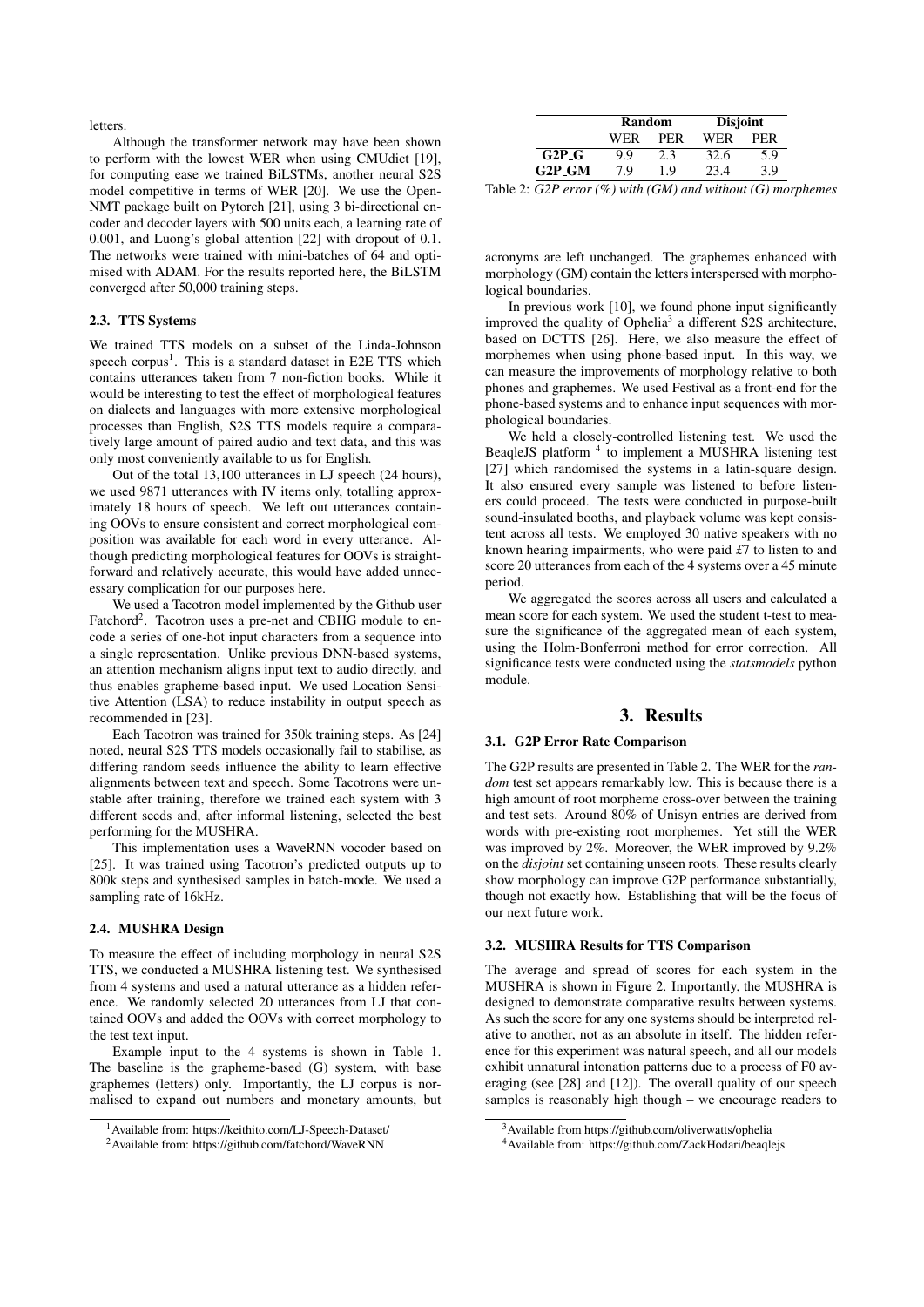| <b>G</b> input | <b>GM</b> input                                        | <b>G</b> Pronunciation (Incorrect)  | <b>GM Pronunciation (Correct)</b>                           |
|----------------|--------------------------------------------------------|-------------------------------------|-------------------------------------------------------------|
| coathanger     | $\{\text{coat}\}\{\text{hang}\}\text{>er}\text{>}$     | $[k3\delta$ emckə $]$               | [ˈkoʊtˌhæŋəɪ]                                               |
| pothole        | $\{pot\}$ {hole}                                       | $\lceil \text{paðol} \rceil$        | ['pat <sub>.hov</sub> ]]                                    |
| goatherd       | $\{$ goat $\}$ {herd }                                 | [ˈqɑːðəd]                           | [ˈqoʊtˌhɜɹd]                                                |
| loophole       | $\{loop\}$ {hole}                                      | [luːˈfəʊl]                          | [' $\lceil \text{up} \rceil$ hove $\lceil \text{up} \rceil$ |
| upheld         | $\{up\}$ {held}                                        | $\lceil \Lambda \text{feld} \rceil$ | $\lceil \Delta p \rceil$ held $\lceil$                      |
| cowherd        | $\{\text{cow}\}\{\text{herd}\}\$                       | [ˈkaʊəɪd]                           | [ˈkaʊˌhɜɹd]                                                 |
| gigabytes      | $\langle giga \langle \text{byte} \rangle > s \rangle$ | $q_i'q_i$ s [qr $s$ ]               | ['qīgə barts]                                               |
| wobbliest      | {wobble}>y>>est>                                       | ['wablist]                          | ['wabliist]                                                 |
| optimisers     | {optim==ise}>er>>s>                                    | ['aptɪmɪzəz]                        | aptimaizə izl                                               |
| synchronizable | {syn==chron==ize}>able>                                | [sɪˈtraɪzəbl]                       | [sinkrəˈnaɪzəbl]                                            |

Table 3: *Improvements in TTS pronunciation by adding morphology: systems G and GM. Listen to speech samples online. The IPA is used to broadly transcribe synthetic speech samples in an American accent.*



Figure 2: *Range of scores from MUSHRA listening test of each system with phones or grapheme-based input with or without morphology*

listen to samples on our web page<sup>5</sup>.

Supplementing both grapheme- and phone-based input with simple boundaries leads to improvements. The differences in mean between systems G and GM are significant with a p-value  $< 0.05$ . These results show augmenting input with morpheme boundaries also substantially improves neural S2S TTS quality.

Listening to sample output, we find including morphology leads to clearer and more fluent sounding intonation phrases. The system GM also disambiguates pronunciation over certain letter clusters that system G pronounces incorrectly. To demonstrate this, we synthesised words that were typically error-prone for neural S2S G2P and TTS models in [29]. Table 4 shows how adding morphology improves pronunciation of such words as *coathanger*, *upheld*, and *wobbliest*.

System P system outperformed system G, repeating our previous findings from [10] with a different Tacotron implementation and vocoder. This is because phones map pronunciations directly unlike letters, leading to fewer ambiguities at training and test time. In this respect, it is also remarkable that system GM outperformed system P, which suggests knowledge of word formation from morphology contributes more to TTS quality than using phones.

| Word         | <b>GM</b> (Incorrect)             | PM (Correct)                     |
|--------------|-----------------------------------|----------------------------------|
| untypable    | ['Antipabl]                       | [An'tarpabl]                     |
| pyjama       | ['pæʤəmə]                         | [pəˈʤæmə]                        |
| flaubert     | ['fla:bət]                        | [fləv'ber]                       |
| karate       | [kəˈreɪt]                         | [kəˈrɑːti]                       |
| eduardo      | [e'dordu]                         | $[$ e'dw $\alpha$ :rd $\partial$ |
| macao        | [mer'kev]                         | [məˈkaʊ]                         |
| crimea       | [ˈkraimi]                         | [krar'mi:ə]                      |
| labyrinth    | ['leibəiin $\theta$ ]             | ['læbərm $\theta$ ]              |
| <b>ASCII</b> | $\lceil \cdot \cdot \cdot \rceil$ | [ˈæski]                          |

Table 4: *Improvements in TTS pronunciation from using phones: systems GM and PM*

#### 3.3. How useful are phones?

Our results indicate system GM performed almost equally to system PM. The MUSHRA evaluates systems generally, and improvements in phrasing due to morphological boundaries lead to similar sounding systems. This suggests simple morphological boundaries could replace the expensive-to-maintain pipeline of generating accurate phone sequences for a training transcript. Moreover in [16], a Bi-LSTM with grapheme input predicted morphological boundaries with an accuracy of 91.1% for Uniysn and 93.8% for Combilex. Similar results were found in other languages in [30]. We intend to evaluate the difference between using predicted and oracle morphological boundaries as input to neural S2S TTS systems in future work.

However, we note it is still the case at test time or in deployment that specific cases of letter-to-sound (LTS) ambiguities might require disambiguation via phones. This is particularly true with rare LTS relations, as in foreign names. Table 4 shows some examples where the GM system produced an incorrect pronunciation.

# 4. Conclusions

We measured effects of morphological features on S2S models used in TTS. By improving the productivity of training data and resolving ambiguous letter-to-sound relations we achieved substantial gains in G2P and TTS. We found morphological features significantly increased naturalness scores of graphemebased systems to the level of phone-based systems. When access to phonetic transcriptions is limited, morphological labels still provide much of the benefit on sum. But they do not correct all specific pronunciation errors.

<sup>5</sup>Listen at: http://homepages.inf.ed.ac.uk/s1649890/morph/